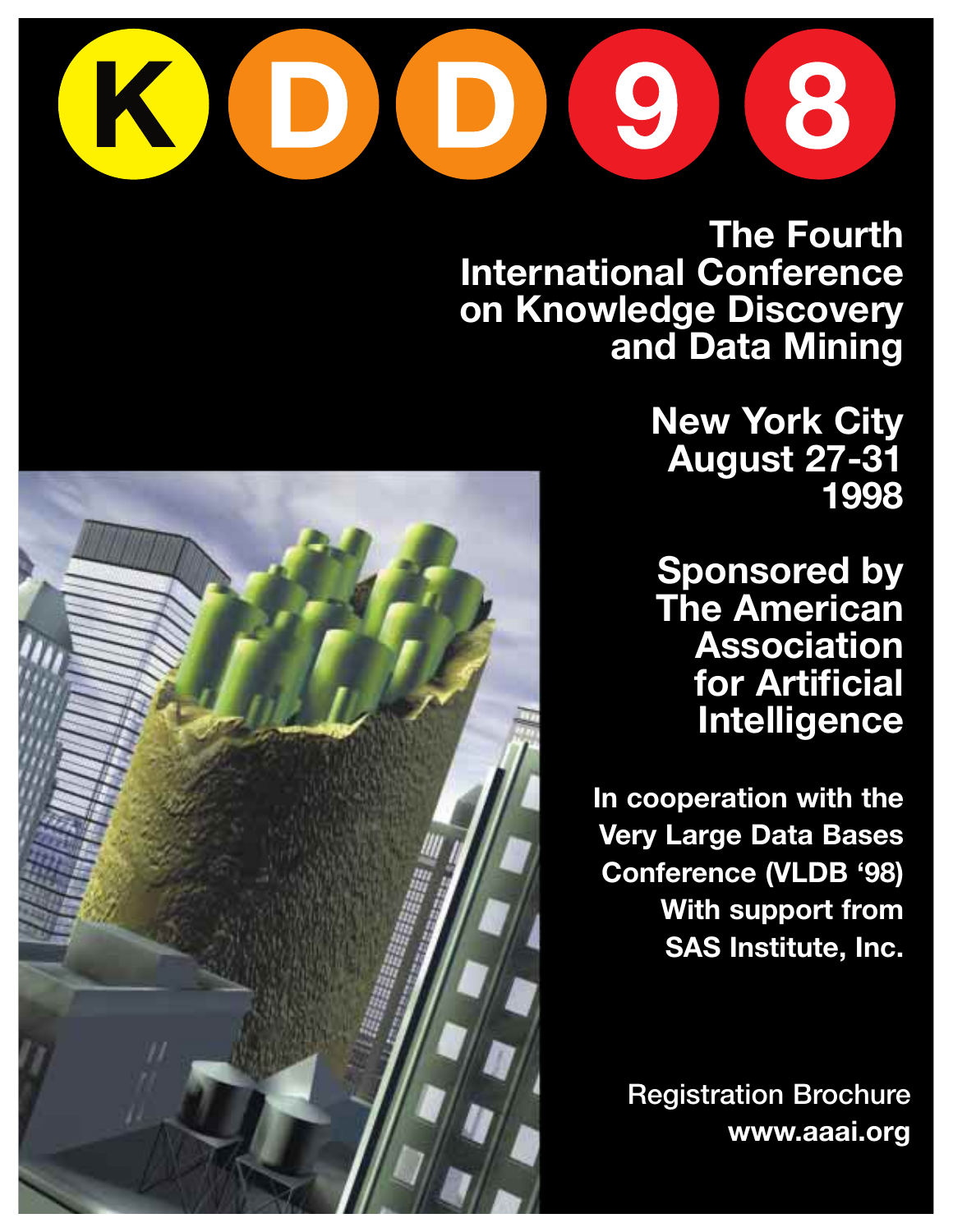

## **KDD-98: A Preview**

**Business and scientific endeavors now routinely gather large quantities of data that can help with understanding critical problems and with making strategic and tactical cal decisions. However, manual analysis becomes dif** can help with understanding critical problems and with making strategic and tactical decisions. However, manual analysis becomes difficult as databases grow, and techniques for discovering and extracting knowledge automatically become necessary.

The Fourth International Conference on Knowledge Discovery and Data Mining (KDD-98) addresses the science and technology of automated discovery, drawing from the fields of statistics, databases, machine learning, data visualization, high performance computing, knowledge acquisition, and knowledge-based systems. Besides scientific and technical contributions from the latest research and applications, this year's program will also feature free tutorials given by leading experts, demonstrations by leading tool vendors, and several invited talks summarizing the state of the art and looking forward to the future. The field's interdisciplinary nature facilitates the cross-fertilization of ideas, and this summer KDD-98 will be collocated with the 24th International Conference on Very Large Databases (VLDB-98). The KDD-98 program promises many opportunities for exciting interactions—but to fulfill that promise we need you!

*Please join us this August in New York City!*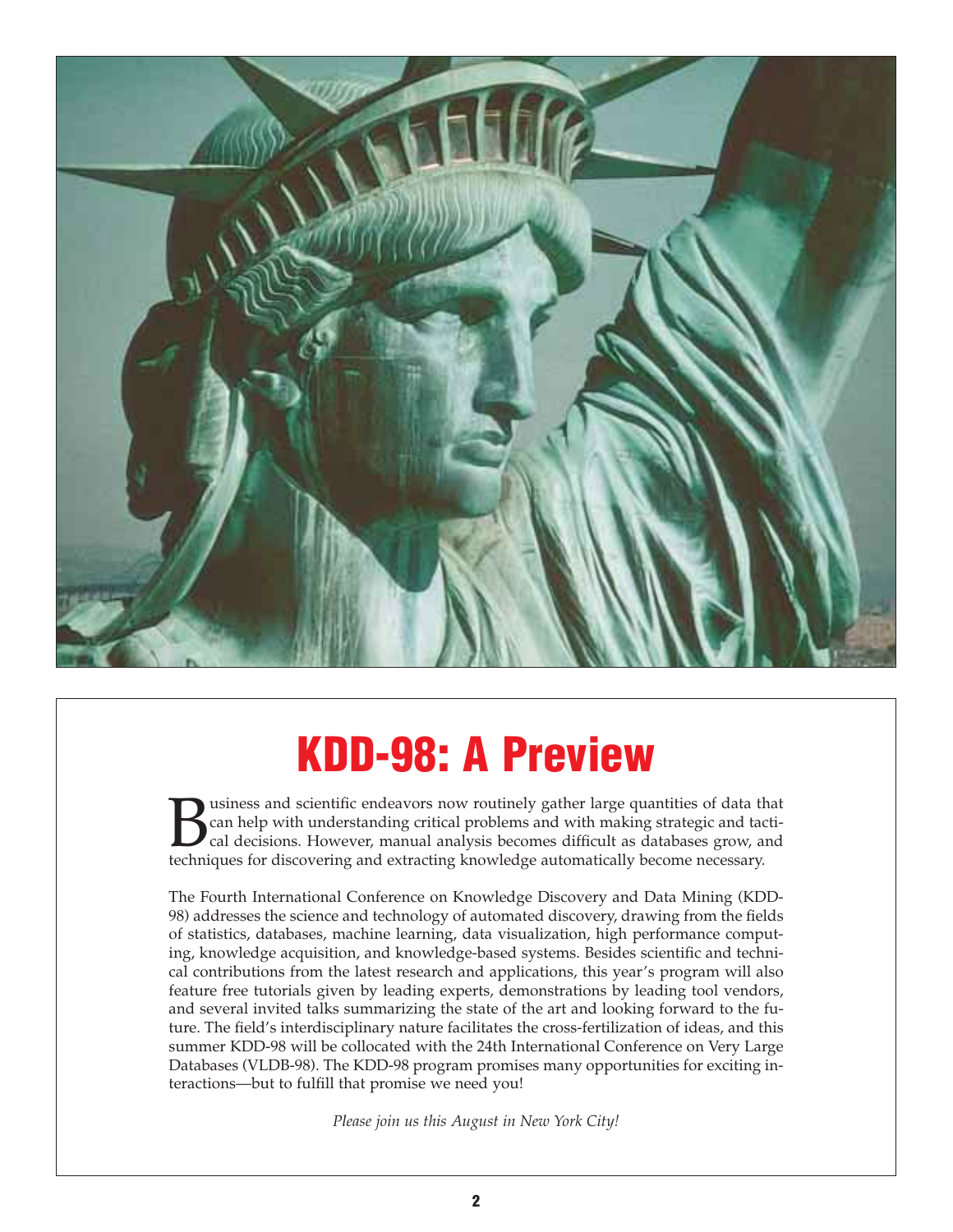# **KDD-98 Organization**

#### **General Conference Chair**

Gregory Piatetsky-Shapiro, *Knowledge Stream Partners*

**Program Cochairs** Rakesh Agrawal, *IBM Almaden Research Center* Paul Stolorz, *Jet Propulsion Laboratory*

**Publicity Chair** Foster Provost, *Bell Atlantic Science and Technology*

**Tutorial Chair** Padhraic Smyth, *University of California, Irvine*

**Panel Chair** Willi Kloesgen, *GMD, Germany*

**Workshops Chair** Ronny Kohavi, *Silicon Graphics*

**Exhibits Chair** Ismail Parsa, *Epsilon*

**Poster Sessions Chair** David Jensen, *University of Massachusetts, Amherst*

**Local Arrangements Chair** Kyusoek Shim, *Bell Laboratories*

**Sponsorship Chair** Ramasamy Uthurusamy, *General Motors Corporation*

#### **Program Committee Members:**

Rakesh Agrawal, *IBM Almaden Research Center* Tej Anand, *Golden Books Family Entertainment* Chid Apte, *IBM TJ Watson Research Center* Andreas Arning, *IBM, Germany* Roberto Bayardo, *IBM Almaden Research Center* Carla Brodley, *Purdue University* Wray Buntine, *Ultimode Systems* Michael Burl, *Jet Propulsion Laboratory* Soumen Chakrabarti, *IBM Almaden Research Center* Ernest Chan, *Credit Suisse First Boston* Surajit Chaudhuri, *Microsoft Research* Corinna Cortes, *AT&T Laboratories* Bruce Croft, *University of Massachusetts, Amherst* Umeshwar Dayal, *Hewlett Packard Laboratories* Pedro Domingos, *Instituto Superior Tecnico, Portugal* Sue Dumais, *Microsoft Research* William Eddy, *Carnegie Mellon University* Charles Elkan, *University of California, San Diego* Christos Faloutsos, *Carnegie Mellon University* Tom Fawcett, *Bell Atlantic Science and Technology* Usama M. Fayyad, *Microsoft Research* Ronen Feldman, *Bar-Ilan University, Israel* Stephen Gallant, *Knowledge Stream Partners* Clark Glymour, *University of California, San Diego* Moises Goldszmidt, *SRI International* Georges Grinstein, *University of Massachusetts, Lowell* Dimitrios Gunopulos, *IBM Almaden Research Center* Jiawei Han, *Simon Fraser University, Canada* David Hand, *Open University, UK*

David Heckerman, *Microsoft Research* Tomas Imielinski, *Rutgers University* Yannis Ioannidis, *University of Athens, Greece and University of Wisconsin, Madison* H.V. Jagadish, *AT&T Laboratories* David Jensen, *University of Massachusetts, Amherst* George H. John, *Epiphany* Pete Johnson, *Mellon Bank Strategic Technology* Michael Jordan, *Massachusetts Institute of Technology* Daniel Keim, *University of Halle-Wittenberg, Germany* Willi Kloesgen, *GMD, Germany* Ronny Kohavi, *Silicon Graphics* Hans-Peter Kriegel, *University of Munich, Germany* T.Y. Lin, *San Jose State University* Peter Lockemann, *Universitaet Karlsruhe, Germany* Hongjun Lu, *National University of Singapore, Singapore* Neil Mackin, *WhiteCross Data Exploration* David Madigan, *University of Washington* Heikki Mannila, *University of Helsinki, Finland* Brij Masand, *GTE Laboratories* Gary McDonald, *General Motors Global Research and Development Operations* Eric Mjolsness, *Jet Propulsion Laboratory* Sally Morton, *Rand Corporation* Richard Muntz, *University of California, Los Angeles* Raymond Ng, *University of British Columbia, Canada* Shojiro Nishio, *Osaka University, Japan* Ismail Parsa, *Epsilon* Gregory Piatetsky-Shapiro, *Knowledge Stream Partners* Daryl Pregibon, *AT&T Laboratories* Foster Provost, *Bell Atlantic Science and Technology* Raghu Ramakrishnan, *University of Wisconsin, Madison* Patricia Riddle, *University of Auckland, New Zealand* Ted Senator, *National Association of Securities Dealers* Jude Shavlik, *University of Wisconsin, Madison* Wei-Min Shen, *University of Southern California* Kyusoek Shim, *Bell Laboratories* Arno Siebes, *CWI, The Netherlands* Evangelos Simoudis, *IBM* Padhraic Smyth, *University of California, Irvine* Ramakrishnan Srikant, *IBM Almaden Research Center* Salvatore J. Stolfo, *Columbia University* Paul Stolorz, *Jet Propulsion Laboratory* Kurt Thearling, *Exchange Applications* Hannu Toivonen, *University of Helsinki, Finland* Shalom Tsur, *Hitachi America* Michael Turmon, *Jet Propulsion Laboratory* Alexander Tuzhilin, *New York University* Jeffrey D. Ullman, *Stanford University* Ramasamy Uthurusamy, *General Motors Corporation* Graham Williams, *CSIRO Mathematical and Information Sciences, Australia* David Wolpert, *NASA Ames Research Center* Jan M. Zytkow, *University of North Carolina*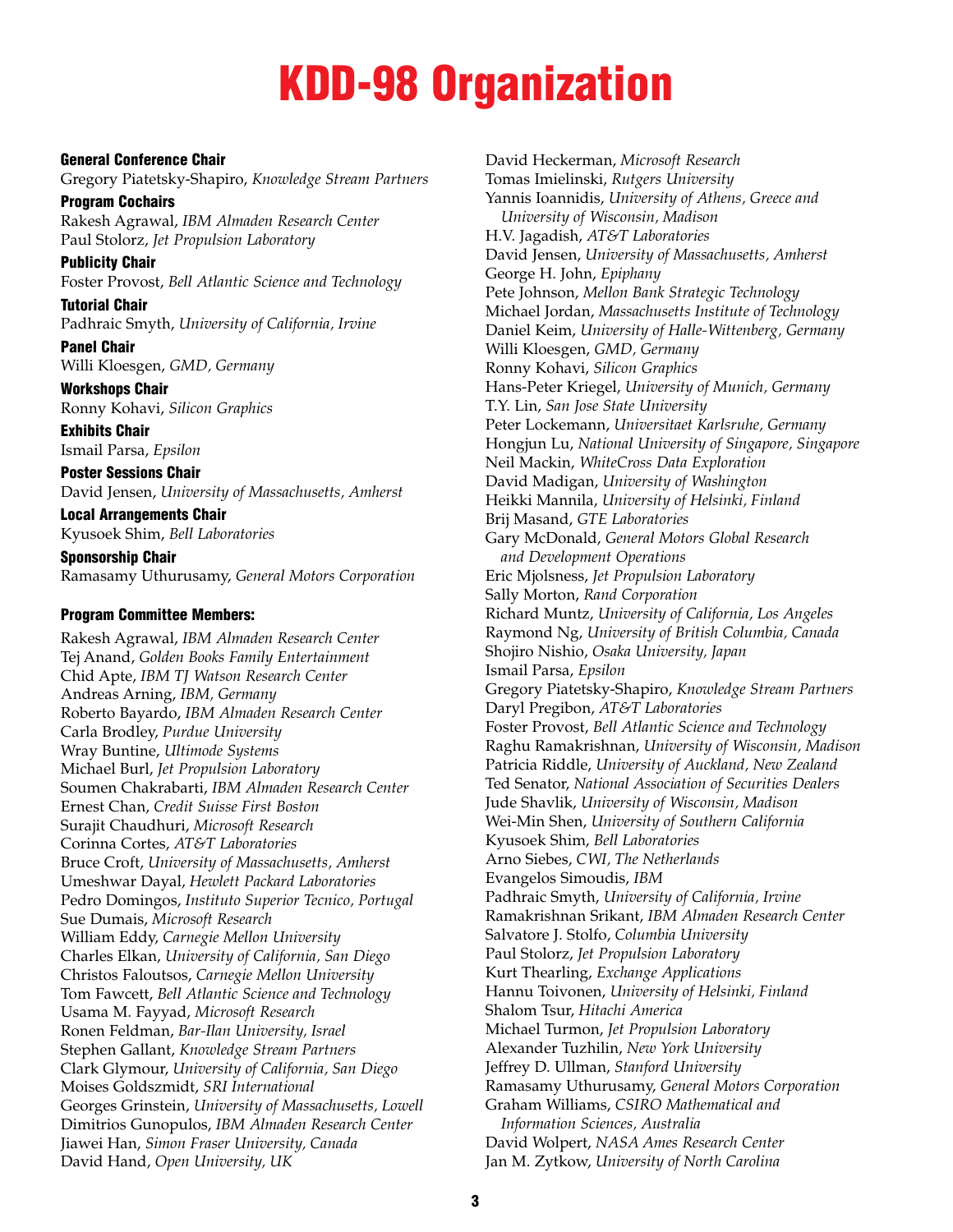# **Invited Speakers, Panels, and Tutorials**

## **Keynote Address and Invited Speakers**

The keynote address and invited speaker program will be announced on the KDD-98 web site (www-aig.jpl.nasa. gov/public/kdd98/)

## **Panels**

#### **Behind-the-Scenes Data Mining**

*Moderator:* George H. John, Epiphany *Panelists:* Graham Spencer, Excite; Gerald Fahner, Fair, Isaac & Co.; and Paul DuBose Analytika, Inc.

Truly successful technologies become invisible. Data mining has a long way to go—or does it? Most stories of data mining applications focus on an expert's use of raw technology to solve one particular problem, but millions of people use or are affected by data mining technology every day, without even being aware of it. The panelists will discuss examples and characteristics of this "behind-thescenes" variety of data mining.

#### **Database-Data Mining Coupling**

*Moderator:* Rakesh Agrawal, IBM Almaden Research Center Please see www-aig.jpl.nasa.gov/public/kdd98/ for details.

#### **Privacy and Data Mining**

*Moderator:* Ellen Spertus, Mills College and Computer Professionals for Social Responsibility

*Panelists:* Jason Catlett, Junkbusters Corp.; Dan Jaye, Engage Technologies; and Daryl Pregibon, AT&T Labs

Data mining allows unprecedented opportunities for targeted marketing, which can be seen either as a boon for advertisers and consumers or as an enormous invasion of privacy. This panel considers ownership of personal information and explores how maximum benefits can be obtained from data mining while respecting individuals' privacy.

### **KDD-98 Tutorial Program**

Tutorials will be presented on Thursday, August 27 and Friday, August 28, 1998. Admission to four tutorials and their accompany syllabi are included in the conference registration fee.

#### **Thursday, 8/27**

*Session 1* 2:00 – 4:00 PM T1—Mannila (single session) 4:30 – 6:30 PM T2—Jagadish and Faloutsos (single session)

#### **Friday, 8/28**

| <i>Session 2</i>    |                                     |
|---------------------|-------------------------------------|
| $8:00 - 10:00$ AM   | T3 - Grossman and Bailey            |
| 10:30 am - 12:30 pm | T6 – Marron                         |
| Session 3           |                                     |
| 8:00 - 10:00 am     | T <sub>4</sub> – Donoho and Bennett |
| 10:30 am - 12:30 pm | T7 – Provost and Jensen             |
| Session 4           |                                     |
| 8:00 - 10:00 am     | T5 – Banks and Levenson             |
| 10:30 am - 12:30 pm | T8 – Elder and Abbott               |
|                     |                                     |

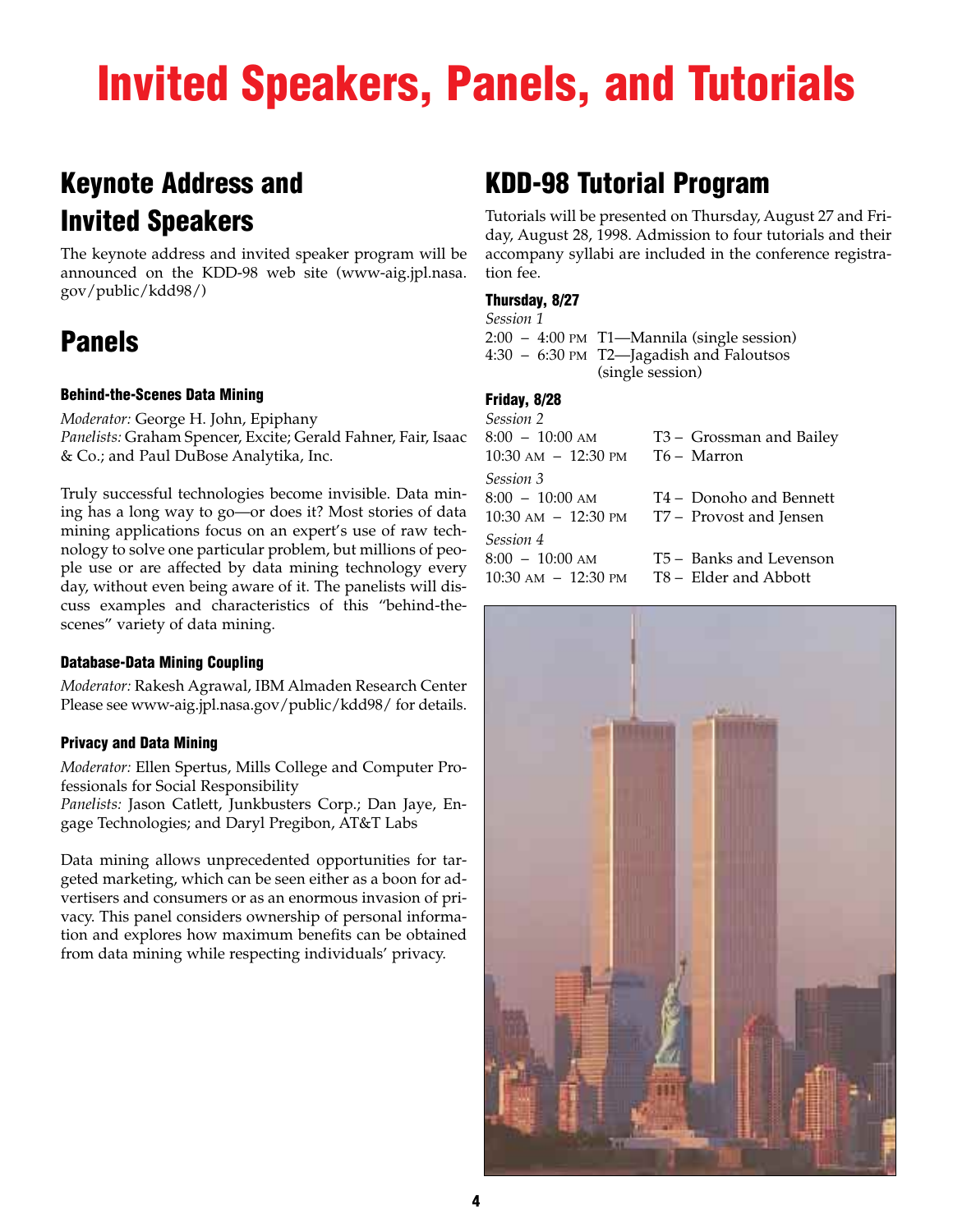#### *Tutorial 1*

## **Database Methods for Data Mining**

*Heikki Mannila, University of Helsinki, Finland* Thursday, August 27, 2:00 – 4:00 PM,

The tutorial explains the basic database techniques that can be used in data mining. We start by discussing the basics of database methods and the ideas behind data warehousing. Then we describe OLAP (on-line analytical processing) and the similarities and differences between OLAP and data mining.

The main part of the tutorial shows how simple descriptive patterns such as association rules, sequential patterns, and integrity constraints can efficiently be found from large databases using relatively straightforward methods. After that we discuss methods and data structures that can be used to store large amounts of multidimensional data, and how learning algorithms can be scaled to handle large datasets. The final part of the tutorial concerns emerging trends such as discovery from semistructured data such as web pages.

**Heikki Mannila** is a professor of computer science at the University of Helsinki in Finland. He currently works on data mining on event sequences and semistructured data, foundations of data mining and problems of fitting large statistical models on big datasets. He is Editor-in-Chief of the *Data Mining and Knowledge Discovery* journal.



*Tutorial 2*

## **Data Reduction**

*H. V. Jagadish, AT&T Laboratories and Christos Faloutsos, Carnegie Mellon University and University of Maryland, College Park*

Thursday, August 27, 4:30 – 6:30 PM

Given a warehouse with a very large data set, we describe how to reduce the data set size used for analysis, through appropriate approximate representations. In the data mining process, there is a critical data representation step, typically including data reduction, after data acquisition and cleaning, but before data analysis. In this tutorial we will learn about the choices one can make in this step, and the tradeoffs involved.

The central issue in data reduction is to control the error introduced by the approximation and to trade this off against the savings in storage and processing cost. Given the rich diversity of data analysis techniques, a matching diversity of corresponding data reduction techniques is required. We will describe several of these techniques, including some recent database tools for data mining in massive datasets: feature extraction for multimedia indexing by content, singular value decomposition for lossy compression, and methods for information reconstruction.

*Prerequisites:* Familiarity with B-trees, and with basic concepts of relational database systems (tables, attributes, joins)

**Christos Faloutsos** is working on physical data base design, text and spatial access methods, multimedia databases and data mining. He has received two "best paper" awards (SIGMOD-94, VLDB-97). He has filed for three patents, and he has published over 70 refereed articles and one monograph. He is currently on leave at Carnegie Mellon University.

**H. V. Jagadish** obtained his Ph.D from Stanford University in 1985, and has since been with AT&T, where he currently heads the Database Research Department. He has published more than seventy-five articles, and has filed more than thirty patents. He was the co-organizer of an expert workshop that resulted in the "New Jersey Data Reduction Report."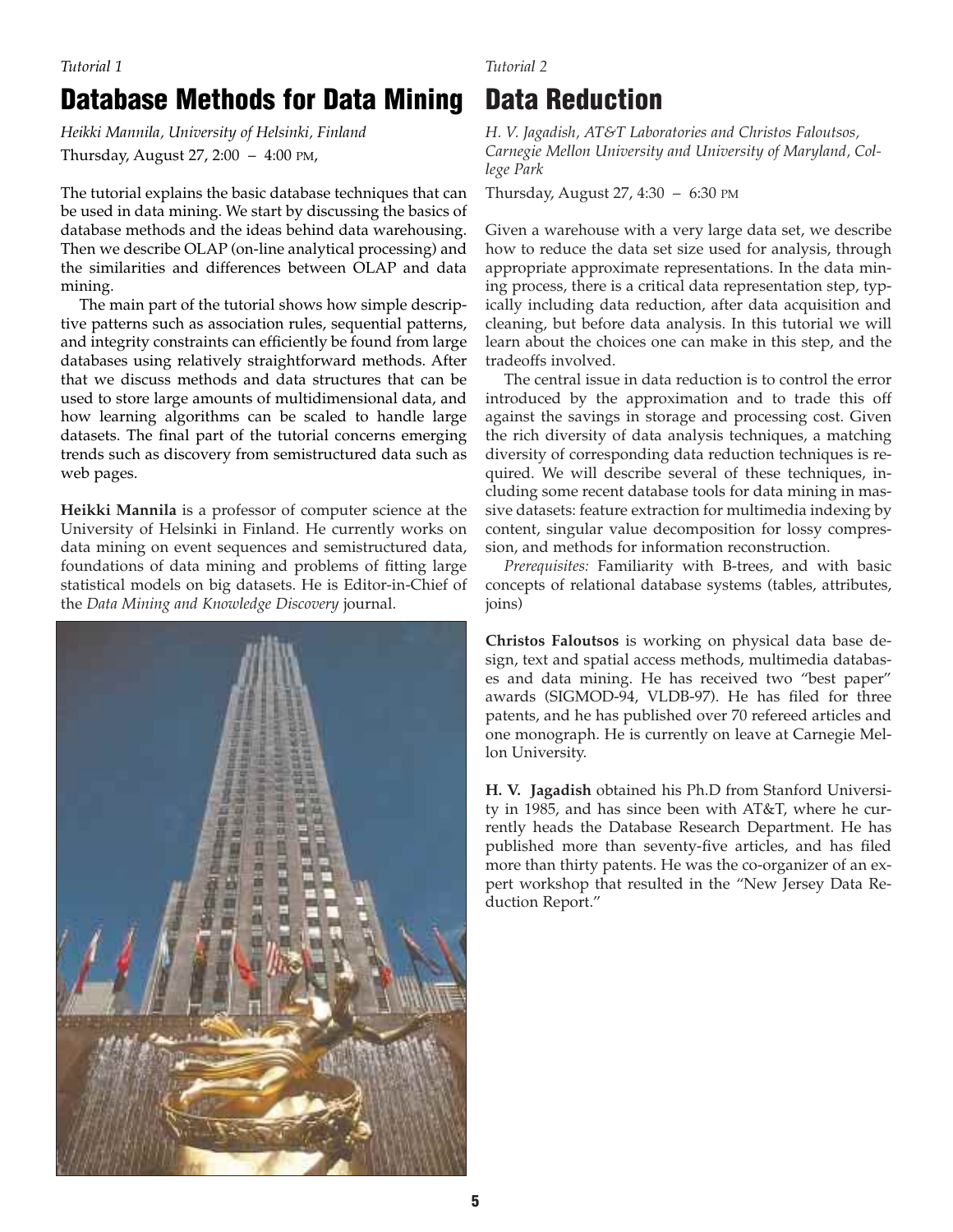## **A Tutorial Introduction to High Performance Data Mining**

*Robert Grossman, Magnify, Inc. and National Center for Data Mining, University of Illinois at Chicago and Stuart Bailey, National Center for Data Mining, University of Illinois at Chicago*

Friday, August 28, 8:00 – 10:00 AM

Data mining is automatic discovery of patterns, associations, changes, anomalies, and statistically significant structures and events in data. Scaling data mining to large data sets is a fundamental problem, with important practical applications. The goal of the tutorial is to provide researchers, practitioners, and advanced students with an introduction to mining large data sets by exploiting techniques from high performance computing and high performance data management. We will describe several architectural frameworks for high performance data mining systems and discuss their advantages and disadvantages. We will use several case studies involving mining large data sets, from 10 – 1000 gigabytes in size, as running examples.

**Robert Grossman** is the President of Magnify, Inc. and Director of the National Center for Data Mining at the University of Illinois at Chicago. He has been a leader in the development of high performance and wide area data mining systems for over ten years. He has published widely on data mining and related areas and speaks frequently on the subject.

**Stuart Bailey** is a member of the technical staff at the National Center for Data Mining at the University of Illinois at Chicago. He has led the software development effort for the Terabyte Challenge Data Mining Demonstrations during the last three Supercomputing Conferences.



#### *Tutorial 4*

## **Fraud Detection and Discovery**

*Steven K. Donoho and Scott W. Bennett, SRA International, Inc.* Friday, August 28, 8:00 – 10:00 AM

This tutorial covers automated techniques for detecting fraud in areas such as health care, insurance, banking, telecommunications, and finance. Particular emphasis is given to how knowledge discovery techniques can be used to discover new fraud scenarios. Fraud detection is ripe for the application of KDD techniques because of the large volume of data involved and the amount of money lost each year to fraud. Of the over \$1 trillion spent on health care each year, the U.S. General Accounting Office estimates that fraud accounts for 3 to 10 percent. Cellular phone fraud in the US is estimated at \$5 billion per year.

We cover typical fraud detection workflow issues such as realtime vs. offline detection, alert investigation, gathering further information, alert explainability, and actions taken when fraud is still suspected after investigation. KDD issues covered include profiling, supervised and unsupervised approaches, analyzing sequences of events, practices vs. isolated incidents, and concept drift. Participants will go away with an understanding of fraud detection work to date, how discovery fits into the larger scheme of fraud detection, and challenges, pitfalls, and open research issues related to fraud detection.

**Steve Donoho** is a research scientist at SRA International. He received his Ph.D in 1996 from the University of Illinois focusing on automated change of representation techniques. His work at SRA has included customizing KDD techniques to detect fraud on the NASDAQ Market, devising scalable techniques for very large data sets, and developing data visualization tools for analyzing suspected fraud cases.

**Scott Bennett** is Technology Director of the Intelligent Information Systems Division at SRA International. His data mining experience includes work with very large structured and unstructured data sets, parallel implementations, discovery and detection algorithms, and graphical tools for analysis of mining results. He received his Ph.D in 1993 from the University of Illinois in machine learning and planning.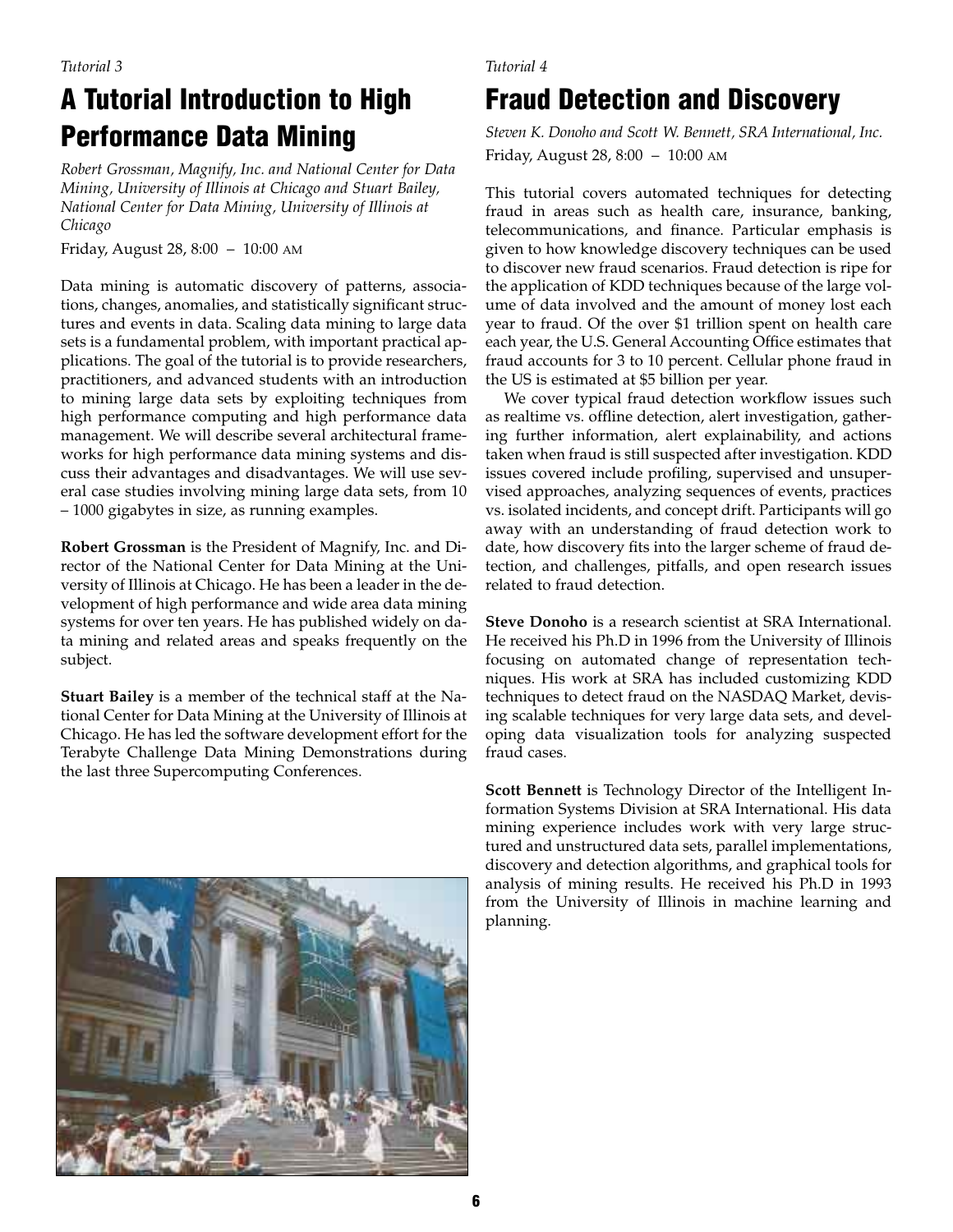## **New-Wave Nonparametric Regression Methods for KDD**

*David Banks and Mark S. Levenson, National Institute of Standards and Technology* Friday, August 28, 8:00 – 10:00 AM

In the last decade, statisticians have developed a group of modeling procedures designed to handle large, high-dimensional datasets. These procedures, which we call newwave nonparametric regression methods, tend to be very flexible and interpretable. They offer competitive alternatives both in applicability and feasibility to traditional statistical and machine learning methods. The first half of this tutorial will review the current front-running methods, including multivariate adaptive regression splines (MARS), projection pursuit regression (PPR), additive models (AM), recursive partitioning regression (known commercially as CART), alternating conditional expectations (ACE), an approach based on variance stabilization (AVAS ), neural nets, and locally weighted regression (LOESS), as well as classical multiple linear regression and stepwise regression. During the second half of the tutorial, we will address practical considerations in the choice and use of the methods. This will be based on a large-scale simulation experiment and examples of the methods applied to various datasets. Freeware software will be used to demonstrate the procedures.

**David Banks** is a mathematical statistician, at the National Institute of Standards and Technology (and formerly an associate professor of statistics at Carnegie Mellon University). He is coeditor of the *Encyclopedia of Statistical Sciences,* and chair-elect of the Classification Society of North America. An applied statistician, he pursues forays into mathematics and information technology.

**Mark Levenson** is a mathematical statistician at the National Institute of Standards and Technology. He received a Ph.D in 1993 from the Department of Statistics at The University of Chicago. His research interests are in the areas of image processing, data mining, and statistical problems in the physical and engineering sciences.

*Tutorial 6* 

## **Smoothing Methods for Learning from Data**

*J. S. Marron, University of North Carolina* Friday, August 28, 10:30 AM – 12:30 PM

Real data examples are used to illustrate how smoothing methods provide a powerful tool for gaining insights from data. The three crucial issues for the application of smoothing methods in massive data contexts are, first, computational methods that scale appropriately; second, choice of window width; and third, assessing which observed features (e.g. "bumps") are "really there" (instead of being sampling artifacts). Nonobvious, recent approaches to each of these issues are described and assessed.

The fast smoothing method that scales up well is called "binning" or "WARPing," and will be explained together with some enhancements. The large literature on data based choice of window width for smoothing methods will not be reviewed in detail since the "family approach," seems more useful for data mining applications. Determination of statistical significance of features will be addressed from the viewpoints of formal mode testing, and SiZer (based on scale space ideas).

**J. S. Marron** is a professor of statistics at the University of North Carolina, Chapel Hill. In 1982, he earned a Ph.D in mathematics from the University of California, Los Angeles. His research interests include: statistical smoothing methods, smoothing parameter selection, fast implementations of smoothers and curves and surfaces as data.

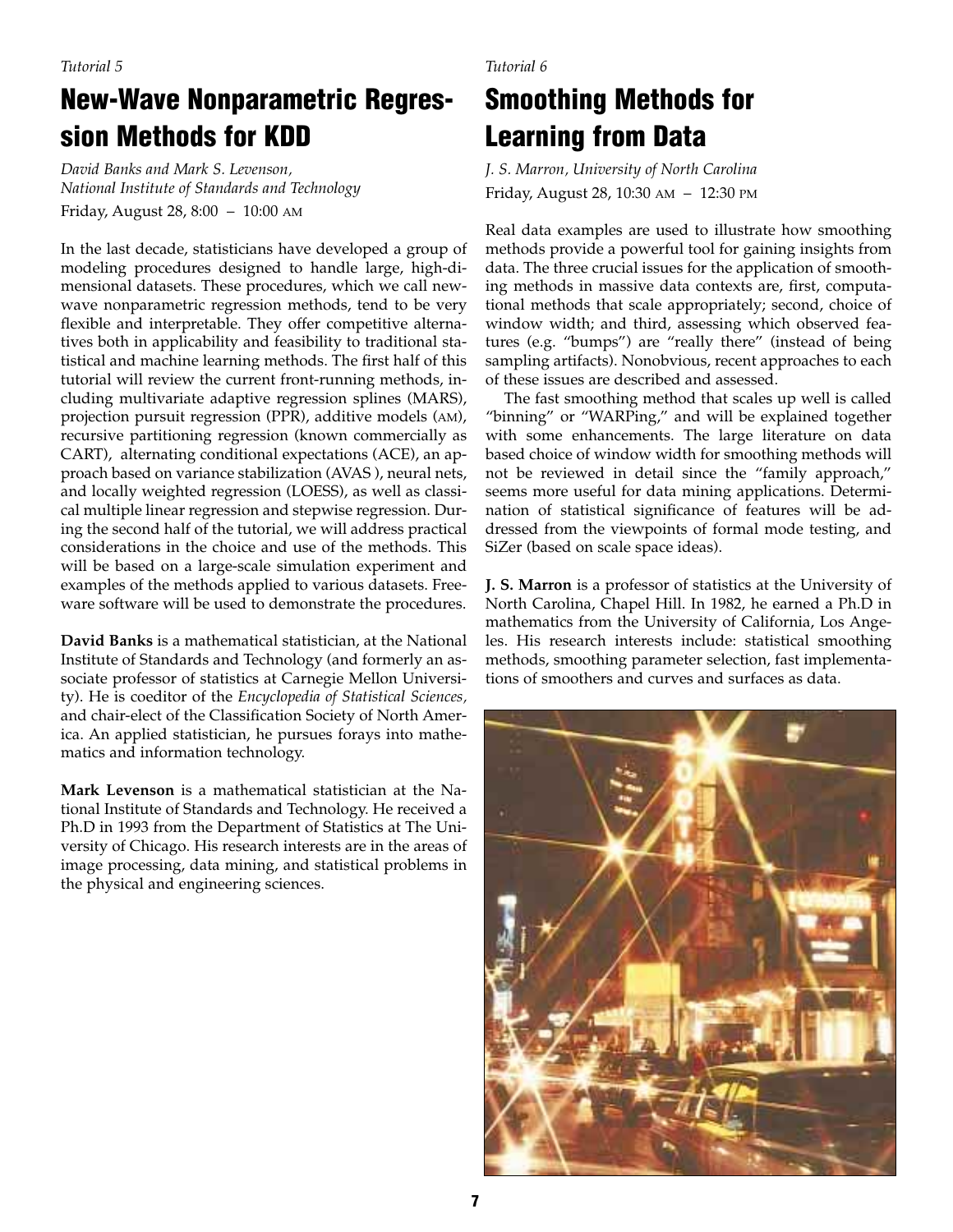## **Evaluating Knowledge Discovery and Data Mining**

*Foster Provost, Bell Atlantic Science and Technology and David Jensen, University of Massachusetts, Amherst* Friday, August 28, 10:30 AM – 12:30 PM

Both the science and practice of KDD stand to benefit from a common understanding of the strengths and limitations of the many frameworks for evaluating results. We will explain and criticize a wide variety of evaluation techniques, illustrating the similarities, but focusing on the important small differences. We first discuss the difference between evaluating models and evaluating model-building algorithms, which leads into a description of the traditional scientific frameworks for comparing KDD results. We then show where these frameworks are weak statistically and recommend techniques for strengthening them. Next, we discuss weaknesses of these frameworks when it comes to the practical application of data mining results. We show how to make evaluations more robust for a wide variety of real-world data mining scenarios, comparing and contrasting metrics such as sensitivity, specificity, positive predictive value, precision, and recall, and frameworks such as lift and ROC curves. Finally, expanding our view, we consider the general problem of searching for interesting patterns. We describe a diverse collection of techniques, including Bayesian and Bonferroni adjustments, blindfold trials, interestingness criteria, and the use of prior domain knowledge.

**Foster Provost**'s research concentrates on weakening the simplifying assumptions that prevent inductive algorithms from being applied successfully. He received his Ph.D in computer science from the University of Pittsburgh in 1992. He has worked on automated knowledge discovery in science, and is currently with Bell Atlantic Science and Technology.

**David Jensen** is research assistant professor of computer science at the University of Massachusetts, Amherst. His research focuses on learning and KDD, particularly the statistical properties of KDD algorithms. He is managing editor of *Evaluation of Intelligent Systems,* a web-accessible resource about empirical methods for studying AI systems.

#### *Tutorial 8*

## **A Comparison of Leading Data Mining Tools**

*John F. Elder IV and Dean W. Abbott, Elder Research* Friday, August 28, 10:30 AM – 12:30 PM

Several high-performance, but costly, software products for knowledge discovery and data mining have recently been introduced. Most feature multiple modeling and classification algorithms and/or increased support for key data-handling and interpretation stages of the KDD process. Still, they compete with a healthy (and growing) lineup of desktop products vying for survival—some of which are focused on particular vertical markets. Natural questions to ask include "Which product is best?" "Will a general-purpose tool suffice for my application?" and "Are the highend ones worth it?" This tutorial will address such questions by providing an overview of the current field of data mining software tools. The instructors will highlight the distinctive properties and relative strengths of several major products, and share practical insights and observations from their use.

Though technical in parts, the tutorial should benefit both "enterprise technologists" and "line-of-business executives." All participants having the focus of a practical application to solve should gain insight into tools likely to add near-term value. A brief outline of the tutorial includes descriptions of algorithms (classical statistical, neural network, decision tree, polynomial network, density-based, rule induction); survey of high-end products (ease of use, comparative strengths, distinctive properties, cost); and lower-end products with complementary abilities (as time allows).

**John Elder** heads a small, but growing, data mining research and consulting firm in Charlottesville, Virginia. He chairs the Adaptive and Learning Systems Group of the IEEE-SMC, is an adjunct at the University of Virginia, has created influential DM algorithms and short courses, and writes and speaks often on KDD.

**Dean Abbott** is a senior research scientist at Elder Research, in San Diego, California. He has engineering and mathematics degrees from the University of Virginia and Rensselaer Polytechnic Institute, and experience at three consulting firms. An expert in pattern discovery, Abbott has designed and implemented algorithms for commercial DM software.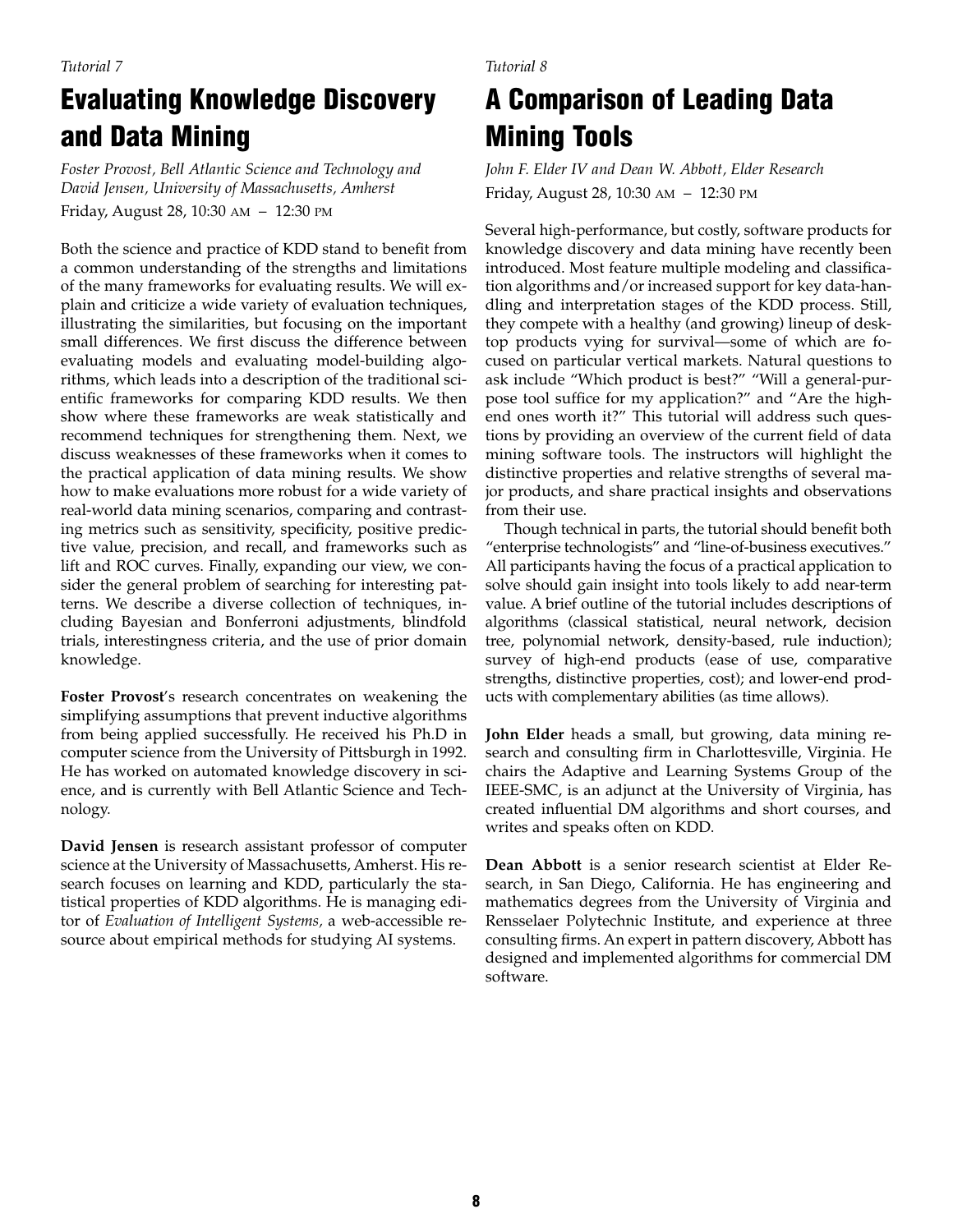

## **Workshop Program**

#### **Workshop KW1**

### **Data Mining in Finance**

#### **Workshop Chairs**

Tae Horn Hann Institute for Statistics and Mathematical Economics University of Karlsruhe Rachenzentrum, Zirkel 2 76128 Karlsruhe, Germany *E-mail:* thh@vwl3sun1.wiwi.uni-karlsruhe.de *Telephone:* 49 721 608 3383 *Fax:* 49 721 608 3491

Gholamreza Nakhaeizadeh Daimler-Benz AG, Research and Technology Postfach 2360 89013 Ulm, Germany *E-mail:* nakhaeizadeh@dbag.ulm.DailmerBenz.com

#### **Workshop KW2**

### **Distributed Data Mining**

#### **Workshop Organizers**

Hillol Kargupta Faculty of Computer Science School of Electrical Engineering and Computer Science Washington State University

Pullman, WA 99164-2752 *E-mail:* hillol@eecs.wsu.edu *Telephone:* (509) 335-6602 *Fax:* (509) 335-3818

Philip Chan Computer Science Florida Institute of Technology 150 West University Boulevard Melbourne, FL 32901 *Email:* pkc@cs.fit.edu

#### **Workshop KW3**

## **Keys to the Commercial Success of Data Mining**

#### **Workshop Organizers**

Kurt Thearling Director of Advanced Analytics Exchange Applications, Boston

Roger M. Stein Vice President, Senior Credit Officer Quantitative Analytics and Knowledge Based Systems Moody's Investors Service, New York *E-mail:* kdd-workshop@exapps.com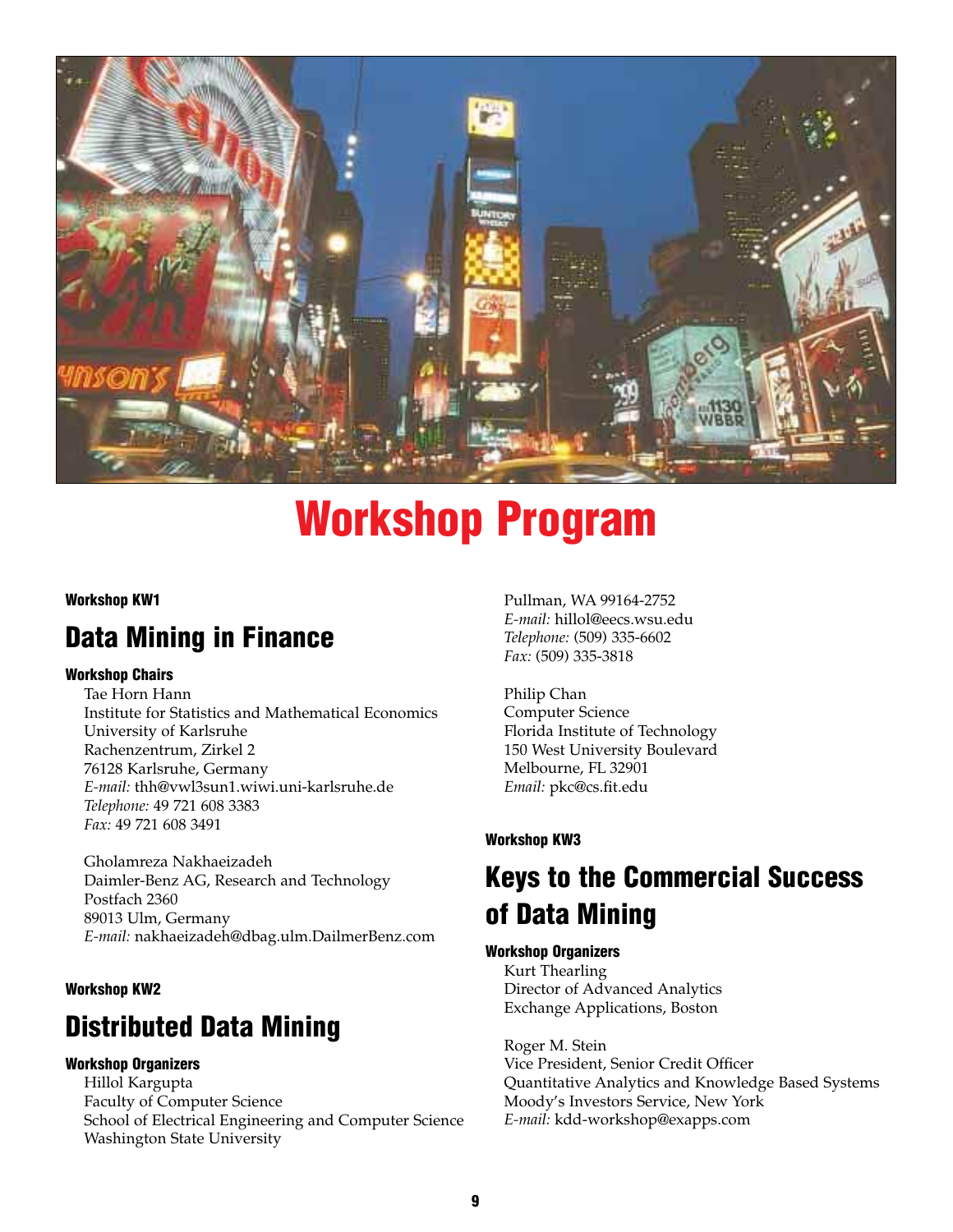## **Exhibits and Demonstrations**

Following the success of the demonstration sessions in previous KDD conferences, the KDD-98 program will also include demonstrations of knowledge discovery products, knowledge discovery applications and research prototypes. We will clearly differentiate between commercial product demonstrations and research demonstrations.

## **Exhibits**

We invite all commercial knowledge discovery and data mining tool vendors, consultants providing related services, academics with research prototypes, publishers and corporations with significant applications to exhibit at KDD-98. The exhibitor fee for KDD-98 will be a nominal \$500.00. Exhibitors will be provided with a 6 foot table top. In this space, exhibitors will be allowed to distribute product/service/company literature, display product/service demonstrations and set up signage. Exhibitors are responsible for bringing all hardware and software required for their demonstrations.

The exhibit area will be open Friday, August 28 from 2:00 PM – 6:00 PM and Saturday, August 29 from 10:00 AM – 6:00 PM. Total attendance at KDD-97 was 618. Of these 24 percent were affiliated with universities and 76 percent were affiliated with industry. If you would like to exhibit at KDD-98, please contact AAAI at kdd@aaai.org, 650-328- 3123 (telephone), or 650-321-4457 (fax) or write to:

AAAI KDD-98 Exhibits 445 Burgess Drive Menlo Park, CA 94025-3442 USA

### **Research Prototype Demonstrations**

We are also soliciting demonstrations of research prototypes at KDD-98. This demonstration session will be held on Friday, August 28 from 2:00 PM – 6:00 PM and Saturday, August 29 from  $10:00$  AM  $-6:00$  PM. This year we will give priority to demonstrations in conjunction with accepted papers at KDD-98. Within budget and space constraints, we will make every effort to accommodate as many demonstrations as possible. If you would like your demonstration to be considered for KDD-98, please provide the following information to Ismail Parsa at iparsa@epsilon.com, fax (781) 272-8604 or mail to:

Ismail Parsa Epsilon 50 Cambridge Street Burlington, MA 01803 USA

Please provide the following information:

- Name of demonstration
- Title of paper (if this demonstration is in conjunction with a paper/poster at KDD-98)
- Development team
- Affiliations of development team members
- Contact telephone number
- Contact address (email & postal)
- Description of demonstration (200 words maximum)
- What is unique about your system or application? (No more than 50 words)
- Status: Is the system a research prototype, a commercially available product, or a fielded application?
- Will you bring your own hardware? If no, please specify hardware requirements
- Operating system
- WAN connection required? (If yes, please state any special modem requirements)
- Any other requirements?

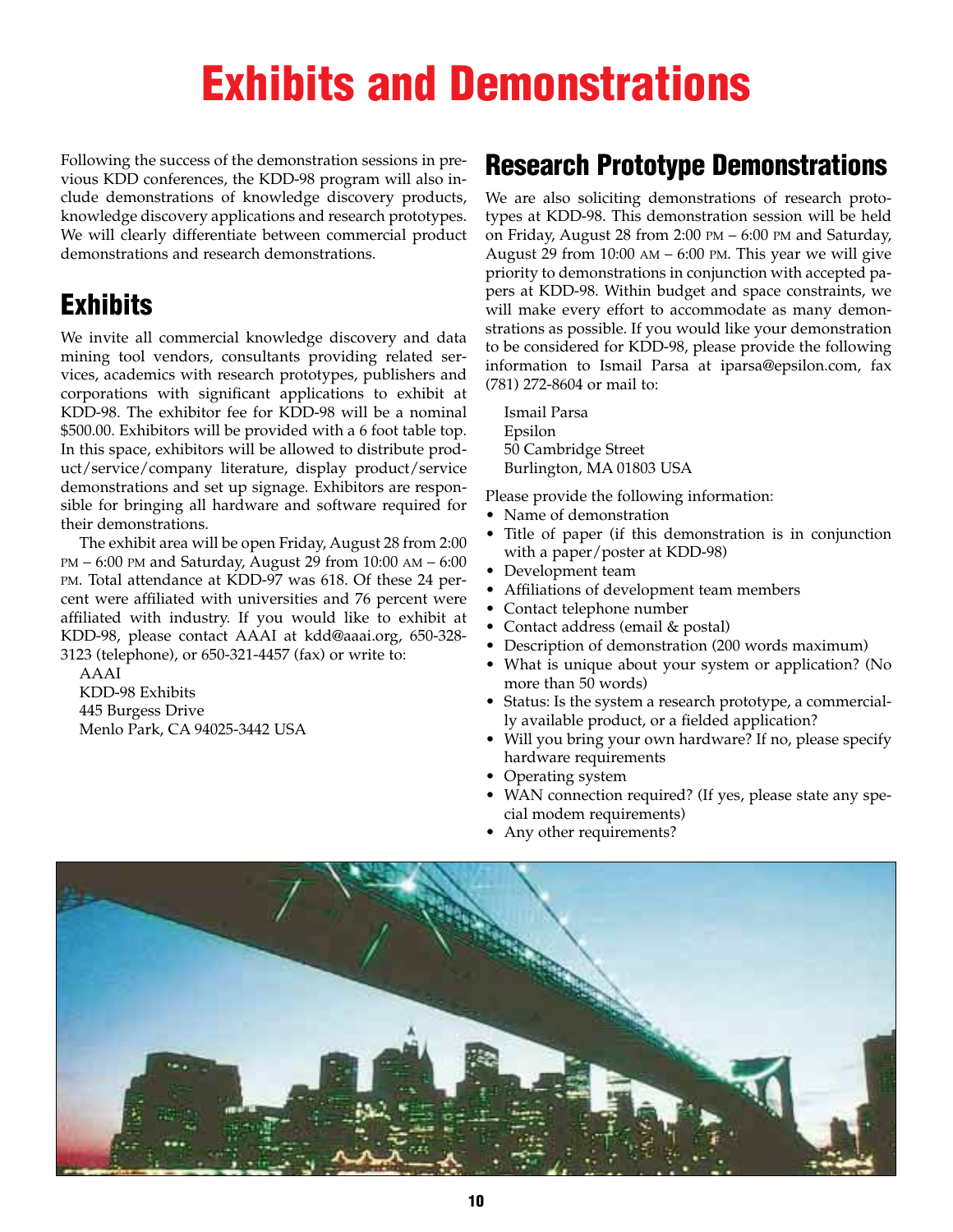

## **Registration Fees**

The KDD-98 program registration includes admission to all technical paper, poster, and exhibit/demo sessions, four tutorials and the accompanying four tutorial syllabi, the *KDD-98 Conference Proceedings,* Thursday and Saturday evening receptions, and coffee breaks. Onsite registration will be located in the foyer outside the Westside Ballroom, New York Marriott Marquis, fifth floor. Individuals who are also registering for the 24th International Conference on Very Large Databases (VLDB'98) may deduct \$20 from the appropriate fee below. For information about how to register for VLDB'98, please see www.research.att.com/ conf/vldb98.

#### **Early Registration**

(Postmarked by July 15)

| AAAI Members<br>Regular | \$350 | Students | \$100 |
|-------------------------|-------|----------|-------|
| Nonmembers<br>Regular   | \$430 | Students | \$160 |

#### **Late Registration**

| (Postmarked by August 5) |       |          |       |
|--------------------------|-------|----------|-------|
| AAAI Members             |       |          |       |
| Regular                  | \$410 | Students | \$130 |
| Nonmembers               |       |          |       |
| Regular                  | \$490 | Students | \$190 |

#### **On-Site Registration**

(Postmarked after August 5 or onsite.)

| AAAI Members<br>Regular | \$470 | Students | \$160 |
|-------------------------|-------|----------|-------|
| Nonmembers              |       |          |       |
| Regular                 | \$550 | Students | \$220 |

#### **Workshop Registration**

Workshop registration is limited to those active participants determined by the organizer prior to the conference. All workshop participants must preregister. Workshop registration materials will be sent directly to invited participants. The workshop registration fee is \$100.

#### **Payment Information**

Prepayment of registration fees is required. Checks, international money orders, bank transfers and travelers' checks must be in US dollars. American Express, MasterCard, VISA, and government purchase orders are also accepted. Registration applications postmarked after the early registration deadline will be subject to the late registration fees. Registration applications postmarked after the late registration deadline will be subject to on-site registration fees. Student registrations must be accompanied by proof of fulltime student status.

#### **Refund Requests**

The deadline for refund requests is August 12, 1998. All refund requests must be made in writing. A \$75.00 processing fee will be assessed for all refunds granted.

#### **Registration Hours**

Registration hours will be as follows:

| Thursday, August 27                             | $11:00$ AM $-6:00$ PM                 |
|-------------------------------------------------|---------------------------------------|
| Friday-Saturday, August 28-29 7:30 AM - 6:00 PM |                                       |
| Sunday, August 30                               | $8:00 \text{ AM} - 3:00 \text{ PM}$   |
| Monday, August 31                               | $8:00 \text{ AM} - 12:00 \text{ PM}.$ |

All attendees must pick up their registration packets for admittance to programs.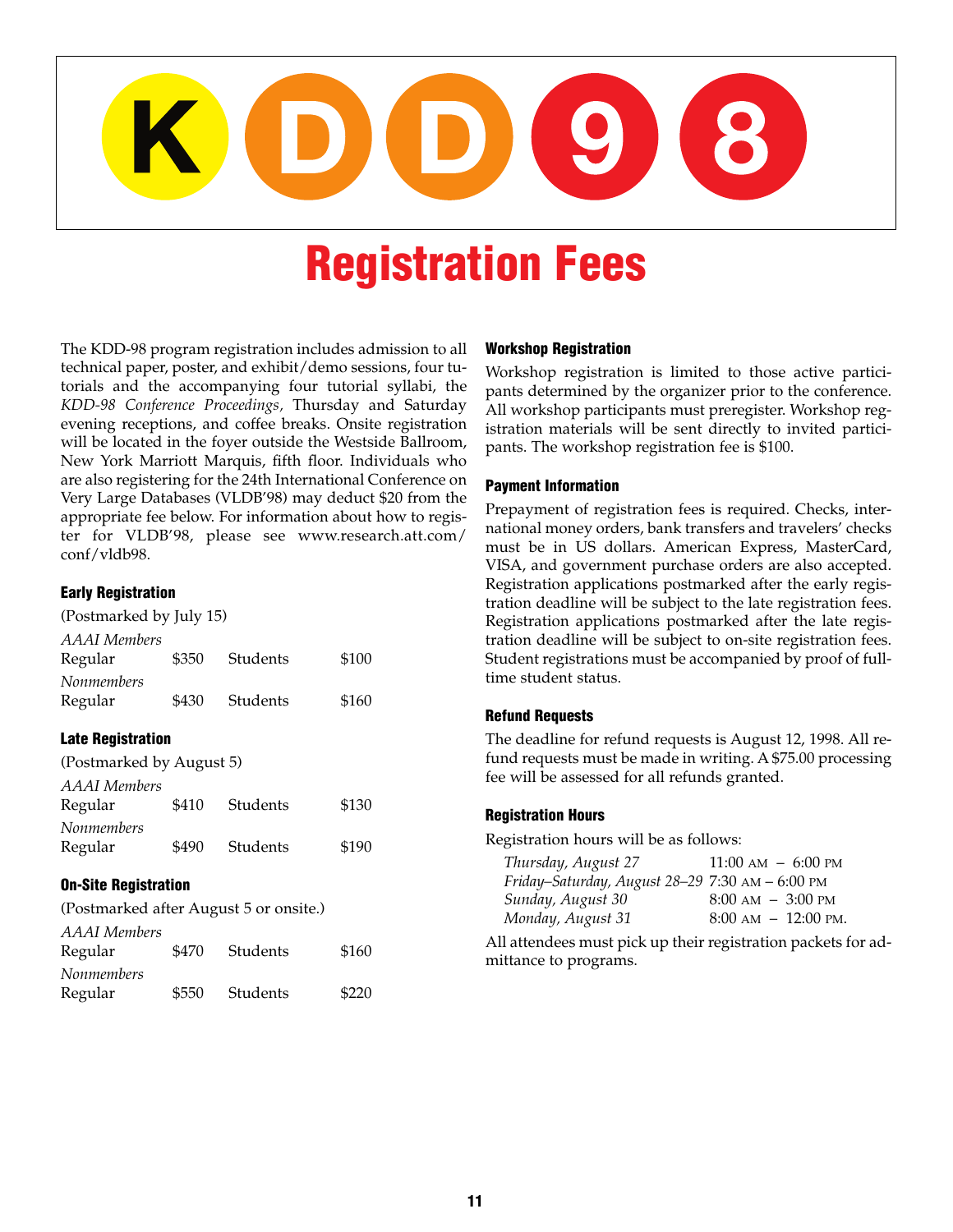## **General Information**

### **Housing**

AAAI has reserved a block of rooms at the New York Marriott Marquis Hotel at reduced conference rates. Conference attendees must contact the hotel directly and identify themselves as KDD-98 registrants to qualify for the reduced rates. Hotel rooms are priced as singles (1 person, 1 bed), and doubles (2 persons, 2 beds). Rooms will be assigned on a firstcome, first-served basis. Hotel rooms are subject to applicable state and local taxes (currently 8.25% New York State Tax, 5% New York City Tax and a \$2.00 per room per day Occupancy Tax) in effect at the time of check in.

#### *Headquarters Hotel*

#### **New York Marriott Marquis**

1535 Broadway New York, New York 10036 Telephone: 212-398-1900 *Fax:* 212-704-8930 *Single room:* \$147.00 *Double room:* \$147.00 *Additional Person:* \$15.00 *Check-in time:* 3:00 PM *Check-out time:* 12:00 noon *Cut-off date:* August 5, 1998.

All reservation requests must be accompanied by a first night room deposit, or guaranteed with a major credit card. The hotel will not hold any reservations unless guaranteed by one of the above methods. All reservation requests will require a one night's advance deposit that will be refundable only if the reservation is canceled at least twenty-four hours prior to the arrival date.

## **Transporation**

The following information provided is the best available at press time. Please confirm fares when making reservations.

#### **Air Transportation and Car Rental**

*New York City, New York – Get there for less!* Discounted fares have been negotiated for this event. Call Conventions in America at 800-929-4242 and ask for Group #428. You will receive 5 – 10 percent off the lowest applicable fares on American Airlines and United Airlines, or the guaranteed lowest available fare on any carrier. Take an additional 5 percent off if you purchase at least 60 days prior to departure. Travel between August 24 – September 3, 1998. All attendees booking through CIA will receive free flight insurance. Avis Rent A Car is also offering special low rates, with unlimited free mileage. Call Conventions in America at 1- 800-929-4242, ask for Group #428. Reservation hours: Monday – Friday, 6:30 AM – 5:00 PM Pacific time. Outside US and Canada, call 619-453-3686 or fax 619-453-7976. E-mail: address flycia@scitravel.com If you call direct: American 1- 800-433-1790, ask for index #10309, United 800-521-4041, ask for tour code #512QW, Avis 800-331-1600 ask for AWD #J947822.

#### **Airport Connections**

*Gray Line Air Shuttle:* John F. Kennedy, LaGuardia, and Newark International Airports: 800-451-0455. The fare from JFK, LaGuardia, or Newark Airports to the New York Marriott Marquis Hotel is \$14.00 per person. Traveler's checks and cash are accepted.

#### **Taxi**

Taxis are available at JFK, LaGuardia, and Newark Airports to the New York Marriott Marquis Hotel . The approximate fare from JFK to the New York Marriott Marquis is \$30, from LaGuardia, \$25, and from Newark, \$45.

#### **Bus**

*Port Authority Bus Terminal:* The depot is located at Eighth Avenue at 40th-42nd Streets, Manhattan. For information on fares and scheduling, call 212-564-8484 or 201-659-8823.

#### **Rail**

*Amtrak*—National Railroad Passenger Corporation is located at Penn Station, Seventh Avenue (31st–33rd Streets), New York City. For general information and ticketing, call 800-USA-RAIL.

*Metro North Railroad* operates from the Grand Central Terminal to 119 stations in New York, Connecticut and New Jersey. The Grand Central Terminal is located at 42nd Street and Park Avenue. For general information and ticketing, call 800-METRO-INFO or 212-532-4900.

#### **City Transit System**

*Public Buses and Subways:* MTA — New York City Transit Fare is \$1.50 regardless of distance traveled. (Exact change, subway token or MetroCard required.) For general information call 718-330-1234.

#### **Parking**

Parking is available at the New York Marriott Marquis Hotel. The rate for valet parking for the first six hours is \$20.00 and for 24 hour parking \$30.00. There is no self parking.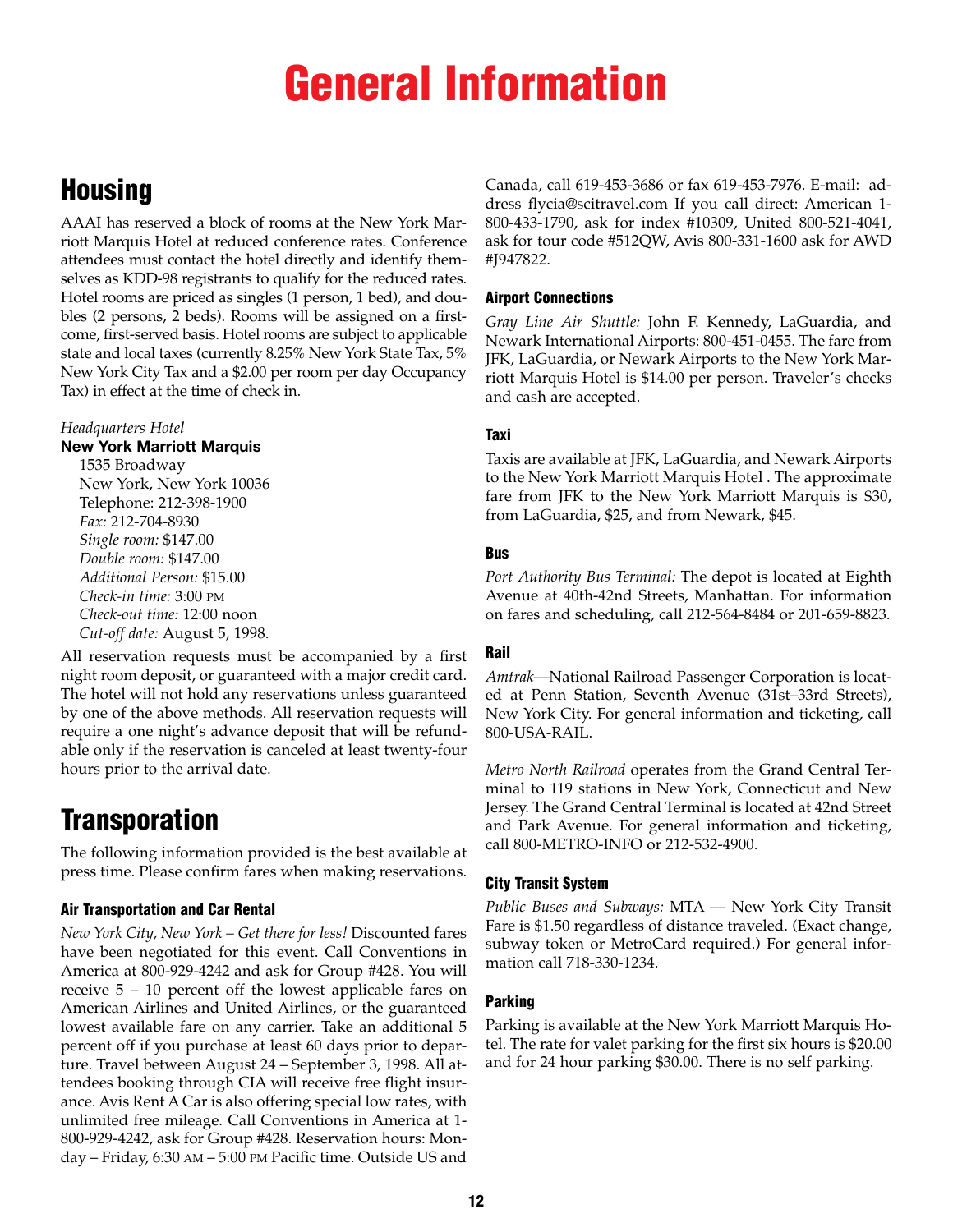# **KDD-98 Preregistration Form**

| Name $\_\_$                                                                                                                                                                                              |                                                                                                                                                                                      |                                                                             |                                       | Company/Univ.                                            |         |                       |
|----------------------------------------------------------------------------------------------------------------------------------------------------------------------------------------------------------|--------------------------------------------------------------------------------------------------------------------------------------------------------------------------------------|-----------------------------------------------------------------------------|---------------------------------------|----------------------------------------------------------|---------|-----------------------|
| $\Box$ Home $\Box$ Work                                                                                                                                                                                  |                                                                                                                                                                                      |                                                                             |                                       |                                                          |         |                       |
|                                                                                                                                                                                                          |                                                                                                                                                                                      |                                                                             |                                       |                                                          |         |                       |
|                                                                                                                                                                                                          |                                                                                                                                                                                      |                                                                             |                                       |                                                          |         |                       |
|                                                                                                                                                                                                          |                                                                                                                                                                                      |                                                                             |                                       |                                                          |         |                       |
|                                                                                                                                                                                                          |                                                                                                                                                                                      |                                                                             |                                       |                                                          |         |                       |
| Circle courses and fees that apply. Students<br>must submit registration receipt or<br>letter from faculty advisor.                                                                                      | <b>Early Registration Rates</b><br>Postmarked by July 15                                                                                                                             |                                                                             |                                       | <b>Late Registration Rates</b><br>Postmarked by August 5 |         | <b>TOTAL</b>          |
|                                                                                                                                                                                                          | <b>AAAI</b> Member<br>Regular Student Regular                                                                                                                                        | Nonmember<br>Student                                                        | <b>AAAI</b> Member<br>Regular Student | Nonmember<br>Regular                                     | Student |                       |
| KDD-98                                                                                                                                                                                                   | \$350<br>\$100                                                                                                                                                                       | \$430<br>\$160                                                              | \$410<br>\$130                        | \$490                                                    | \$190   |                       |
| KDD-98 Fees for Persons<br>also preregistering for VLDB '98                                                                                                                                              | \$330<br>\$80                                                                                                                                                                        | \$410<br>\$140                                                              | \$390<br>\$110                        | \$470                                                    | \$170   |                       |
| <b>Tutorials</b><br>(Circle choices-only 1 per line)<br>Thursday T1<br>$\sim$ $ \sim$                                                                                                                    | Your conference registration includes admission to four consecutive tutorials and the accompanying syllabi.<br>The other four syllabi are available for purchase at \$60.00 per set. |                                                                             |                                       |                                                          |         |                       |
| T2<br>$\overline{\phantom{a}}$<br>T3 T4<br>Friday:<br>T5<br>T6 T7<br>T8                                                                                                                                  | Additional sets at \$60.00 per set: no. sets: _______                                                                                                                                |                                                                             |                                       |                                                          |         |                       |
| <b>Welcoming Reception</b><br>(Included in registration fee)                                                                                                                                             | Spouse, child, or guest @ \$15.00 per person                                                                                                                                         |                                                                             | no. persons:                          |                                                          |         |                       |
| <b>Discovery Reception</b><br>(Included in registration fee)                                                                                                                                             | Spouse, child, or guest @ \$25.00 per person                                                                                                                                         |                                                                             | no. persons:                          |                                                          |         |                       |
| <b>AAAI</b> Membership                                                                                                                                                                                   | (continued from reverse)                                                                                                                                                             |                                                                             |                                       |                                                          |         |                       |
| <b>AAAI</b> Sponsored Journals                                                                                                                                                                           | (continued from reverse)                                                                                                                                                             |                                                                             |                                       |                                                          |         |                       |
| <b>AAAI</b> Press Books                                                                                                                                                                                  | (continued from reverse)                                                                                                                                                             |                                                                             |                                       |                                                          |         |                       |
| Data Mining & Knowledge Discovery Journal<br>KDD-98 attendees are eligible to purchase a one-year subscription to Kluwer's Data Mining and Knowledge Discovery Journal at the discounted rate of \$55.00 |                                                                                                                                                                                      |                                                                             |                                       |                                                          |         |                       |
| <b>Method of Payment</b> (Circle One):<br>Visa<br>МC                                                                                                                                                     | Amex Check (payable to KDD-98 and drawn on a US Bank)                                                                                                                                |                                                                             |                                       | US Govt. PO                                              |         |                       |
|                                                                                                                                                                                                          |                                                                                                                                                                                      |                                                                             |                                       |                                                          |         |                       |
|                                                                                                                                                                                                          |                                                                                                                                                                                      |                                                                             |                                       |                                                          |         | <b>Total Enclosed</b> |
| The refund request deadline is August 12, 1998. A \$75.00 processing fee will be assessed for all refunds.<br>Registrations postmarked after August 5 are subject to on-site rates.                      |                                                                                                                                                                                      |                                                                             |                                       |                                                          |         |                       |
|                                                                                                                                                                                                          | On-site registration will be located in the foyer outside the Westside Ballroom.                                                                                                     | New York Marriott Marquis Hotel,<br>1535 Broadway, New York, New York 10036 |                                       |                                                          |         |                       |
|                                                                                                                                                                                                          | 445 Burgess Drive, Menlo Park, CA 94025-3442. 650 / 328-3123; Fax 650 / 321-4457                                                                                                     | Send with payment to KDD-98                                                 |                                       |                                                          |         |                       |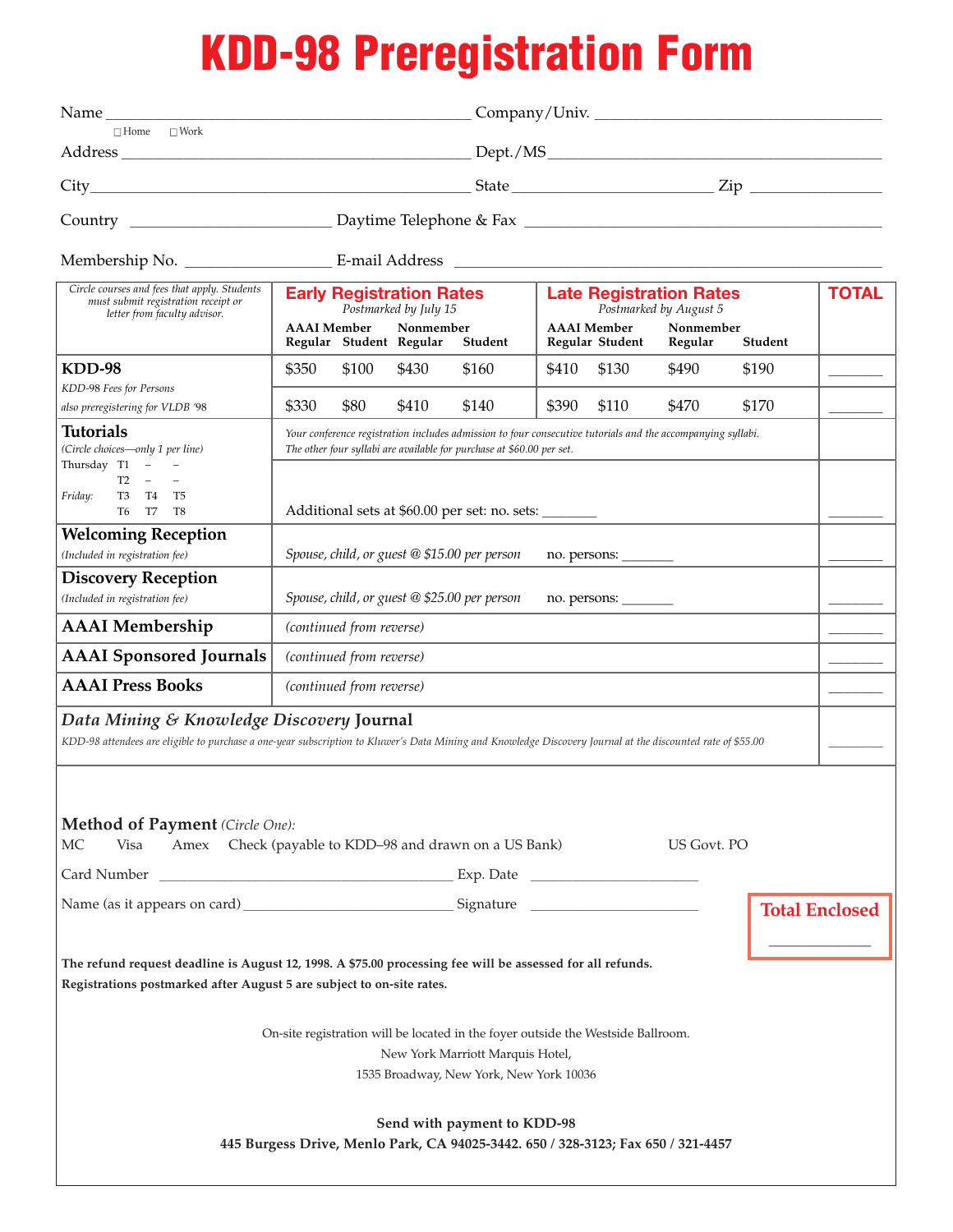# **AAAI Membership Application / Renewal**

Now it's even easier to become a member of the AAAI. Just fill out and mail both sides of this form, and we'll ensure that you receive all the benefits that thousands of members worldwide enjoy each year.

Here are just a few of the benefits you'll receive:

• AI Magazine • AAAI Electronic Library Access • Reduced rates on selected AI-related journals and publications

**Information about all of AAAI's events and programs, including:**

- Spring and Fall Symposium Series AAAI Press Publications Conference on Innovative Applications
- Tutorial Program Exhibit Program KDD Conference
- Technical Program of the National Conference on Artificial Intelligence AAAI–Sponsored Workshops

Take the initiative to join the association that will keep you informed about the latest developments in your exciting field.

#### **Renew your membership or become a member of the AAAI today.**

#### **Application Type**

□ New Application

□ Change of Address

□ Renewal

*(Please include your membership number on the reverse side of this form)*

- $\Box$  <br> Do not include me in the *Membership Directory*
- $\square$  Do not release my name to outside groups
- I am interested in the following subgroup:

 $\Box$  AI in Medicine n AI and the Law

 $\Box$  AI in Manufacturing n AI in Business

#### **Journals**

- *(Offer limited to individuals only).*
- □ Send me the 1998 *AI Journal*. I enclose an additional \$116.00.
- □ Send me the 1998 Machine Learning *Journal.* I enclose an additional \$170.00

#### **Books**

*(Offer limited to individuals only).*

□ Send me the *1995 KDD Proceedings*. I enclose an additional \$54.50 (US destinations) or \$56.00 (foreign destinations)*. (California residents must add their local sales tax.)*

- □ Send me the *1996 KDD Proceedings*. I enclose an additional \$59.50 (US destinations) or \$61.00 (foreign destinations). *(California residents must add their local sales tax.)*
- □ Send me the 1997 KDD Proceedings. I enclose an additional \$64.50 or \$66.00 (foreign destinations)*. (California residents must add their local sales tax.)*
- □ Send me *Advances in Knowledge Discovery and Data Mining,* edited by Usama M. Fayyad, Gregory Piatetsky-Shapiro, Padhraic Smyth, and Ramasamy Uthurusamy. I enclose an additional \$55.00 (US destinations) or \$56.50 (foreign destinations). *(California residents must add their local sales tax.)*

#### **Membership Categories**

*Please circle desired term and amount*

**Individual US / Canadian Member** *One Year Three Year Five Year Life*

| \$150 | \$250 | \$700 |
|-------|-------|-------|
|       |       |       |

#### **Individual Foreign Member**

| One Year | Three Year | Five Year | Life   |
|----------|------------|-----------|--------|
| \$75     | \$225      | \$375     | \$1000 |

#### **Institution / Library—US / Canadian**

| One Year | Three Year | Five Year | Life |
|----------|------------|-----------|------|
| \$75     | \$225      | \$375     | n/a  |

#### **Institution / Library—Foreign**

| One Year | Three Year | Five Year | Life |
|----------|------------|-----------|------|
| \$100    | \$300      | \$500     | n/a  |

#### **Full-Time US/Canadian Student**

| One Year | Three Year                       | Five Year | Life |
|----------|----------------------------------|-----------|------|
| \$20     | n/a                              | n/a       | n/a  |
|          | <b>Full-Time Foreign Student</b> |           |      |
| One Year | Three Year                       | Five Year | Life |
| \$45     | n/a                              | n/a       | n/a  |

#### **Please Note**

Order cannot be processed if information is incomplete or illegible. Student applicants must send legible proof of student status, i.e., a letter from your faculty advisor verifying full-time enrollment in a degree-bearing program, or a copy of your current registration receipt. Prepayment is required for all orders. Memberships begin with the next published issue of AI Magazine.

Be sure to enter your complete name and address on the reverse side of this form!

#### **Membership subtotal**

 $\overline{\phantom{a}}$  , where  $\overline{\phantom{a}}$ *(Enter here and on reverse)*

#### **Books subtotal**

 $\overline{\phantom{a}}$  , where  $\overline{\phantom{a}}$ *(Enter here and on reverse)*

#### **Journals subtotal**

 $\overline{\phantom{a}}$  , where  $\overline{\phantom{a}}$ *(Enter here and on reverse)*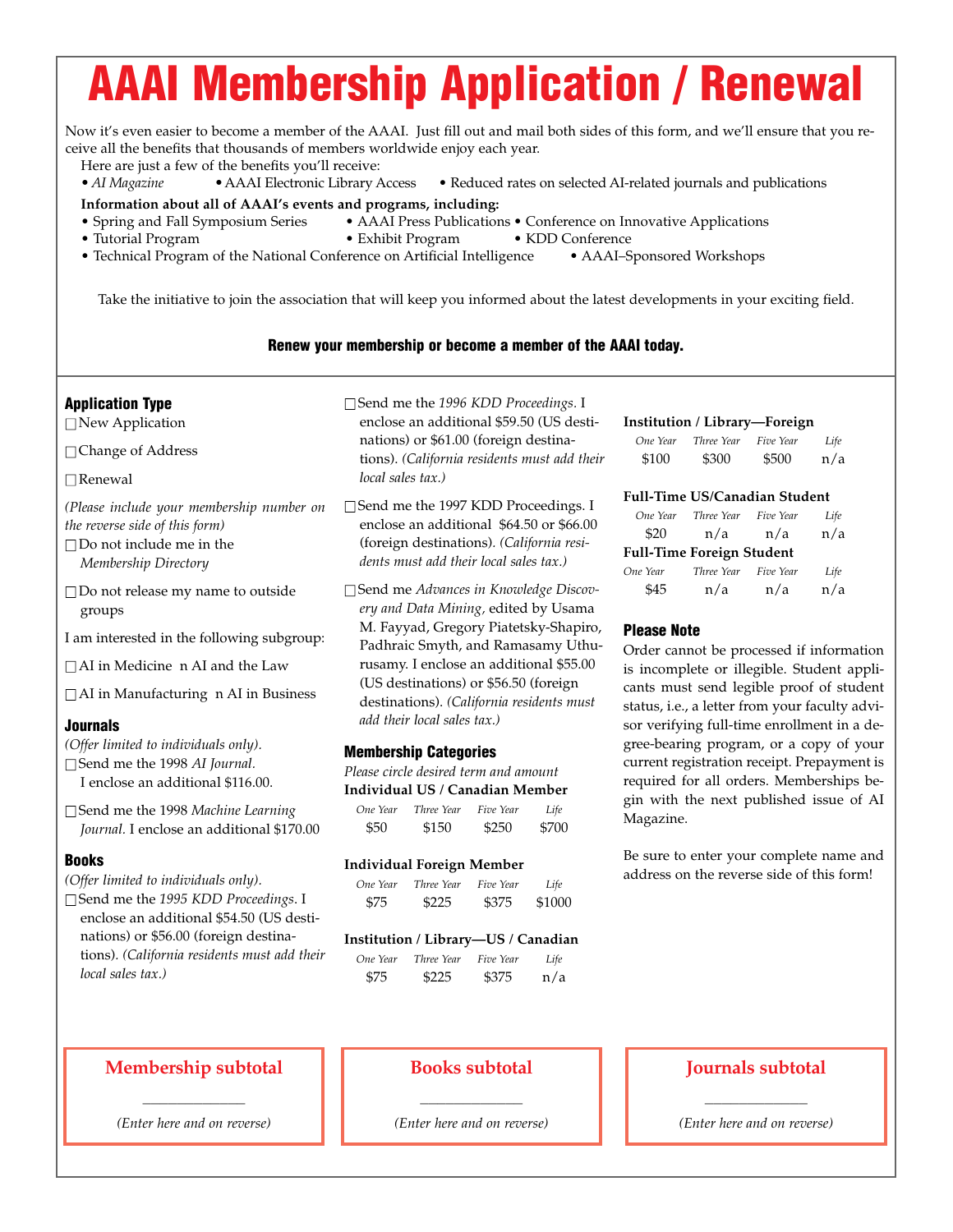# **New York, New York!**

#### **New York City, New York!**

New York City offers incomparable attractions, worldrenowned restaurants, hotels, theaters, entertainment and shopping. Whether you are visiting the Empire State Building, the United Nations, the World Trade Center, The Metropolitan Museum of Art , Times Square or Broadway you are assured memories to last a lifetime. Come visit the Big Apple and see why last year alone 32 million people visited the city.

#### **Photographs In This Brochure**

*Page 2*—Statute of Liberty. *Page 4*—World Trade Center. *Page 5*—Rockefeller Center. *Page 6*—Metropolitan Museum of Art. *Page 7*—Broadway. *Page 9*—Times Square. *Page 10*—Brooklyn Bridge. *Page 15*—Empire State and Chrysler Buildings.

Photographs in this brochure are courtesy, New York Convention and Visitors Bureau.

#### **Disclaimer**

In offering American Airlines, Avis Rent A Car, the New York Marriott Marquis Hotel, United Airlines and all other service providers, (hereinafter referred to as "Supplier[s]") for the Fourth International Conference on Knowledge Discovery and Data Mining, AAAI acts only in the capacity of agent for the Suppliers which are the providers of the service. Because AAAI has no control over the personnel, equipment or operations of providers of accommodations or other services included as part of the KDD-98 program, AAAI assumes no responsibility for and will not be liable for any personal delay, inconveniences or other damage suffered by conference participants which may arise by reason of (1) any wrongful or negligent acts or omissions on the part of any Supplier or its employees, (2) any defect in or failure of any vehicle, equipment or instrumentality owned, operated or otherwise used by any Supplier, or (3) any wrongful or negligent acts or omissions on the part of any other party not under the control, direct or otherwise, of AAAI.

#### **New York City Visitor Information**

A concierge desk is available in the New York Marriott Marquis Hotel. They can assist with dining reservations, directions, tour bookings, entertainment suggestions, and transportation information. Maps and brochures are also available. Information about New York City is also available on the world wide web: www.nycvisit.com.